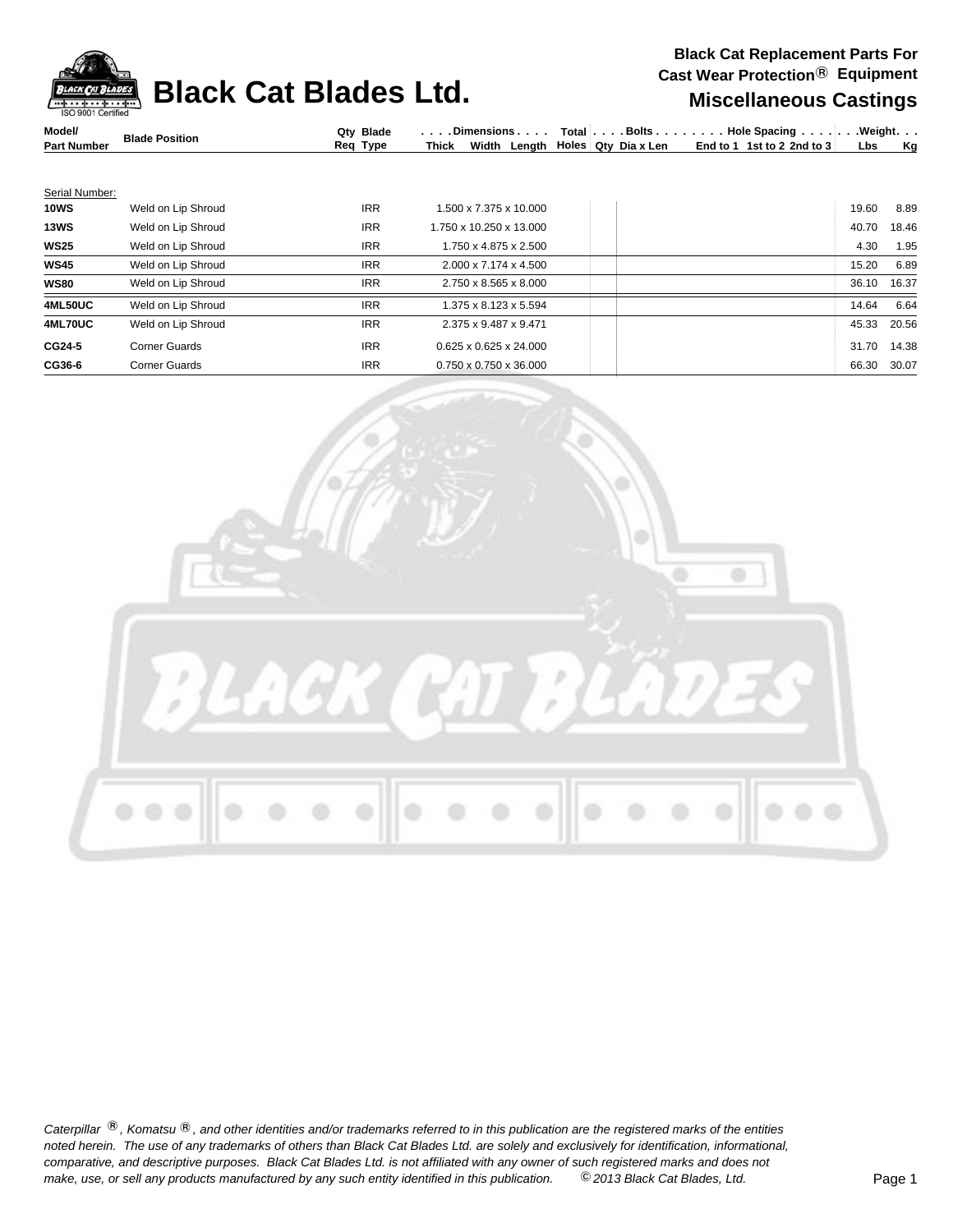| Model/             | <b>Blade Position</b>                    | Qty Blade  | . Dimensions                                     |                         |       |      | Total $\vert \ldots$ . Bolts $\ldots \vert \ldots$ . Hole Spacing $\ldots \vert \ldots$ . Weight. $\ldots$ |        |           |
|--------------------|------------------------------------------|------------|--------------------------------------------------|-------------------------|-------|------|------------------------------------------------------------------------------------------------------------|--------|-----------|
| <b>Part Number</b> |                                          | Req Type   | Width Length Holes Qty Dia x Len<br><b>Thick</b> |                         |       |      | End to 1 1st to 2 2nd to 3                                                                                 | Lbs    | <u>Kg</u> |
|                    |                                          |            |                                                  |                         |       |      |                                                                                                            |        |           |
| Serial Number:     |                                          |            |                                                  |                         |       |      |                                                                                                            |        |           |
| 1122489            | Sidebar Protector                        | <b>IRR</b> | 1.375 x 6.813 x 17.125                           | $\overline{2}$          |       |      |                                                                                                            | 38.70  | 17.55     |
| 1122490            | <b>Standard Groove Pin</b>               |            |                                                  |                         |       |      |                                                                                                            | 0.10   | 0.05      |
| 1320999            | <b>Standard Retainer</b>                 |            |                                                  |                         |       |      |                                                                                                            | 0.30   | 0.14      |
| 1662877            | Sidebar Protector                        | <b>IRR</b> | 1.563 x 6.750 x 18.125                           | 2                       |       |      |                                                                                                            | 40.50  | 18.37     |
| 1320998            | <b>Standard Groove Pin</b>               |            |                                                  |                         |       |      |                                                                                                            | 0.70   | 0.32      |
| 1320999            | <b>Standard Retainer</b>                 |            |                                                  |                         |       |      |                                                                                                            | 0.30   | 0.14      |
| 1358246            | Sidebar Protector                        | <b>IRR</b> | 1.125 x 5.750 x 18.188                           |                         |       |      |                                                                                                            | 24.00  | 10.89     |
| 1359292            | <b>Standard Groove Pin</b>               |            |                                                  |                         |       |      |                                                                                                            | 0.05   | 0.02      |
| 1140359            | <b>Standard Retainer</b>                 | <b>RET</b> |                                                  |                         |       |      |                                                                                                            | 0.06   | 0.03      |
| 9J9600             | Sidebar Protector                        | <b>IRR</b> | 1.500 x 6.938 x 22.688                           | $\overline{\mathbf{c}}$ |       |      |                                                                                                            | 44.50  | 20.18     |
| 1359350            | <b>Standard Groove Pin</b>               |            |                                                  |                         |       |      |                                                                                                            |        |           |
| 1140359            | <b>Standard Retainer</b>                 | <b>RET</b> |                                                  |                         |       |      |                                                                                                            | 0.06   | 0.03      |
| 1U0740             | Sidebar Protector                        | <b>IRR</b> | 2.125 x 6.313 x 23.813                           | $\overline{2}$          |       |      |                                                                                                            | 55.60  | 25.22     |
| 1U0739             | Standard Groove Pin                      |            |                                                  |                         |       |      |                                                                                                            | 1.00   | 0.45      |
| 8E5559             | <b>Standard Retainer</b>                 | <b>PIN</b> |                                                  |                         |       |      |                                                                                                            | 0.17   | 0.08      |
| 1122494            | Sidebar Protector                        | <b>IRR</b> | 1.625 x 8.000 x 37.000                           | $\mathbf 2$             |       |      |                                                                                                            | 77.30  | 35.06     |
| 1320998            | <b>Standard Groove Pin</b>               |            |                                                  |                         |       |      |                                                                                                            | 0.70   | 0.32      |
| 1320999            | <b>Standard Retainer</b>                 |            |                                                  |                         | w     |      |                                                                                                            | 0.30   | 0.14      |
| 1250800            | Sidebar Protector                        | <b>IRR</b> | 2.750 x 8.500 x 40.000                           | $\overline{2}$          |       |      |                                                                                                            | 121.60 | 55.16     |
| 8E4708             | <b>Standard Groove Pin</b>               |            |                                                  |                         |       |      |                                                                                                            | 1.25   | 0.57      |
| 4T4707             | <b>Standard Retainer</b>                 | <b>RET</b> |                                                  |                         |       |      |                                                                                                            | 0.36   | 0.16      |
| <b>VS450</b>       | Hensley Style Sidebar Protector          | <b>IRR</b> | 2.625 x 4.625 x 30.344                           |                         |       |      |                                                                                                            | 43.70  | 19.82     |
| <b>VS500</b>       | Hensley Style Sidebar Protector          | <b>IRR</b> | 3.438 x 4.625 x 32.875                           |                         |       |      |                                                                                                            | 67.50  | 30.62     |
| <b>VS550</b>       | Hensley Style Sidebar Protector          | <b>IRR</b> | 4.000 x 5.000 x 35.750                           |                         |       |      |                                                                                                            | 86.60  | 39.28     |
| VS450EXT           | Hensley Style Sidebar Protector Extensio | <b>IRR</b> | 2.875 x 3.890 x 21.035                           |                         |       |      |                                                                                                            | 27.90  | 12.66     |
| VSM100WN           | Mount for 1" Sidebars                    | <b>IRR</b> |                                                  |                         |       |      | w                                                                                                          | 11.80  | 5.35      |
| <b>VSM150WN</b>    | Mount for 1-1/2" Sidebars                | <b>IRR</b> |                                                  |                         |       |      |                                                                                                            | 12.90  | 5.85      |
| <b>VSM175WN</b>    | Mount for 1-3/4" Sidebars                | <b>IRR</b> |                                                  |                         |       |      |                                                                                                            | 12.10  | 5.49      |
| VSM200WN           | Mount for 2" Sidebars                    | <b>IRR</b> |                                                  |                         |       |      |                                                                                                            | 11.40  | 5.17      |
| <b>VSM250WN</b>    | Mount for 2-1/2" Sidebars                | <b>IRR</b> | 3.938 x 6.250 x 5.750                            | $\mathbf{1}$            | 1.438 | 2.25 |                                                                                                            | 12.79  | 5.80      |
| <b>VSMWN</b>       | Weld on Nose                             | <b>IRR</b> | 1.500 x 3.000 x 5.750                            |                         |       |      |                                                                                                            | 4.70   | 2.13      |
| VSP2-SL            | Pin for VS450                            | <b>PIN</b> |                                                  |                         |       |      |                                                                                                            | 1.10   | 0.50      |
| VSP3-SL            | Pin for VS500 & VS550                    | <b>PIN</b> |                                                  |                         |       |      |                                                                                                            | 1.10   | 0.50      |
| VSR3-SL            | <b>Standard Retainer</b>                 | <b>RET</b> |                                                  |                         |       |      |                                                                                                            | 1.20   | 0.54      |

Caterpillar ®, Komatsu ®, and other identities and/or trademarks referred to in this publication are the registered marks of the entities *noted herein. The use of any trademarks of others than Black Cat Blades Ltd. are solely and exclusively for identification, informational, make, use, or sell any products manufactured by any such entity identified in this publication. comparative, and descriptive purposes. Black Cat Blades Ltd. is not affiliated with any owner of such registered marks and does not* ©*2013 Black Cat Blades, Ltd.* Page 1



## **Black Cat Blades Ltd.** Sidebar Protection School Cast Dequipment

**Blade Qty . . . . . . . . Bolts**

**. . . . . . . . Hole Spacing . . . . . . Weight**